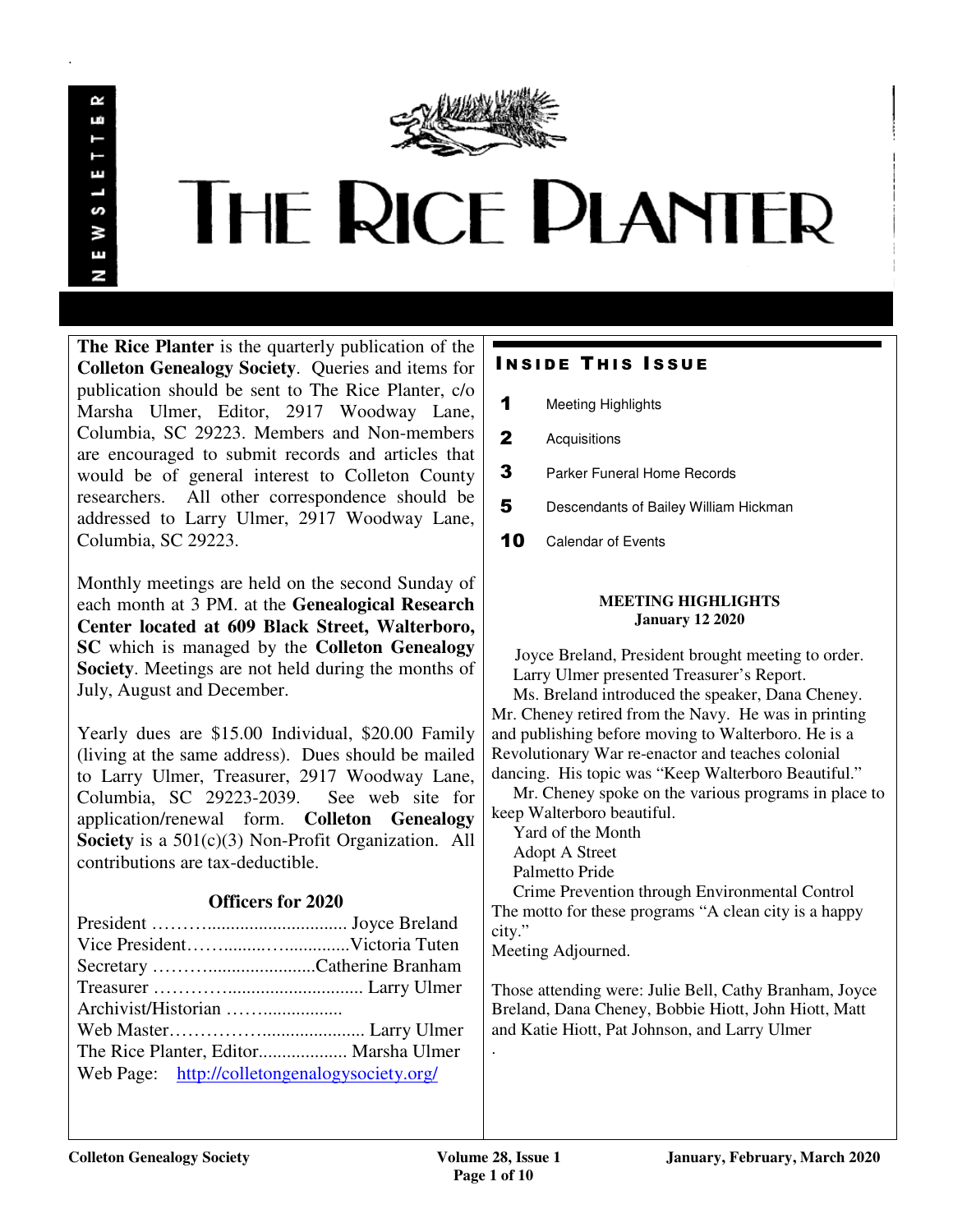#### **MEETING HIGHLIGHTS February 09 2020**

.

Joyce Breland, President called meeting to order. Larry Ulmer, Treasurer presented the Treasurer's Report Ms. Breland introduced the guest speaker, Pat Spell Johnson. She taught seventh and eighth grades. She married Ralph Johnson. Her topic today is "Growing up in Rural Colleton County," Her father, Norman Spell was instrumental in starting Coastal Electric Cooperative and Palmetto Rural Telephone Cooperative. Pat Spell Johnson's Lineage: Joel Benjamin Spell (l749 – 1813) Eldred Spell (1785 – 1843) Paul Walter Spell (1814 – 1857) Eldred "Drew" Spell (1843 - 1927) Hugo Grotius Sheridan Spell (1875 – 1938) Norman Spell (1908 – 1968) Pat Spell (1937 Pat Johnson told many informative and entertaining incidents about her life growing up from birth thru 18 years of age. Shopping for clothes, movies, boyfriends, school, cane grinding, and many other family incidents. .

A discussion was held regarding the possibility of holding meeting every other month (no motion made). Meeting Adjourned.

Those attending: Eva Beach, Julie Bell, Jo Anne Boone, Cathy Branham, Joyce Breland, Bobbie Hiott, John Hiott, Michelle Hiott, Walter Hiott, Pat and Ralph Johnson, Joy Lawson, Mr. and Mrs. Livingston, and Larry Ulmer.

#### **ACQUISITIONS**

## **MONETARY DONATIONS GIVEN BY**

 **Olivia Brissie Richard Cooler Pat Johnson Research Center Guests Clarence Ryan William Syfrett Roland Thomas Sharon Tillman** 

#### **2020 MEMBERSHIP RENEWAL**

It is that time again to renew your membership to Colleton Genealogy Society. We have enjoyed having you as a member and would love seeing you again in 2020. If you have forgotten to mail in your membership renewal this could be you last newsletter.

#### **MEETING HIGHLIGHTS March 08 2020**

Joyce Breland, President called meeting to order. Larry Ulmer, Treasurer presented the Treasurer's Report Joyce Breland introduced the speaker of the day, Elizabeth Lane, local historian and genealogist. Her subject was "Tragic Deaths and Modest Burials in the Live Oak Cemetery and the Live Oak African-American Cemetery".

 Ms, Laney in walking around both cemeteries observed a number of deaths of young individuals. She has investigated a number of these. Cyrus Singleton III, 1893-1917, from an outstanding Walterboro African-American family, was killed in Washington, DC by a Pennsylvania Railroad engine. He worked for the railroad and could not be seen by the engineer. His brother died at the age of 25 by accidental electrocution. Wylie Frampton, a hospital orderly, committed suicide by swallowing lye. Ben Bodison 1893-1941 was found floating in the Ashepoo River, he had been hit on the head by a piece of wood and dunped in the river. Mrs. G. M. Rivers 1830-1879, was crushed to death by a chimney falling on her. Ms. Laney presented several other early deaths and she presented death certificates and newspaper articles to support her presentation. Meeting Adjourned.

Those in attendance were: Jo Anne Boone, Cathy Branham, Joyce Breland, Paulette Farrell, Bobbie Hiott, Katie and Matt Hiott, Pat Johnson, Elizabeth Laney, Joy Lawson, and LaShonda Linder.

#### **CoVid-19 And How it Has Affected CGS**

**The corona virus named Covid-19 reared its ugly head in Dec 2019. At present time it has effected every state and territory in the US.** 

**President Trump, along with our Gov. Henry McMasters have issued Stay At Home orders and requesting that only non-essential businesses be open.** 

**At this time, here in SC, we'll be under these guide lines until the end of May 2020. Some states have extended their own Stay At Home directives even longer.** 

**Based on the current state of affairs, the Colleton Genealogy Society has made the following changes: Temporarily close our Research Center Cancellation of April and May Meetings Cancellation of Our Annual Free Workshop (which was to be held Saturday June 04 2020.** 

**We hope to see everyone at our meeting on Sunday September 13 2020.** 

**May you all enjoy time with your family, enjoy doing family research at home, and please stay healthy.**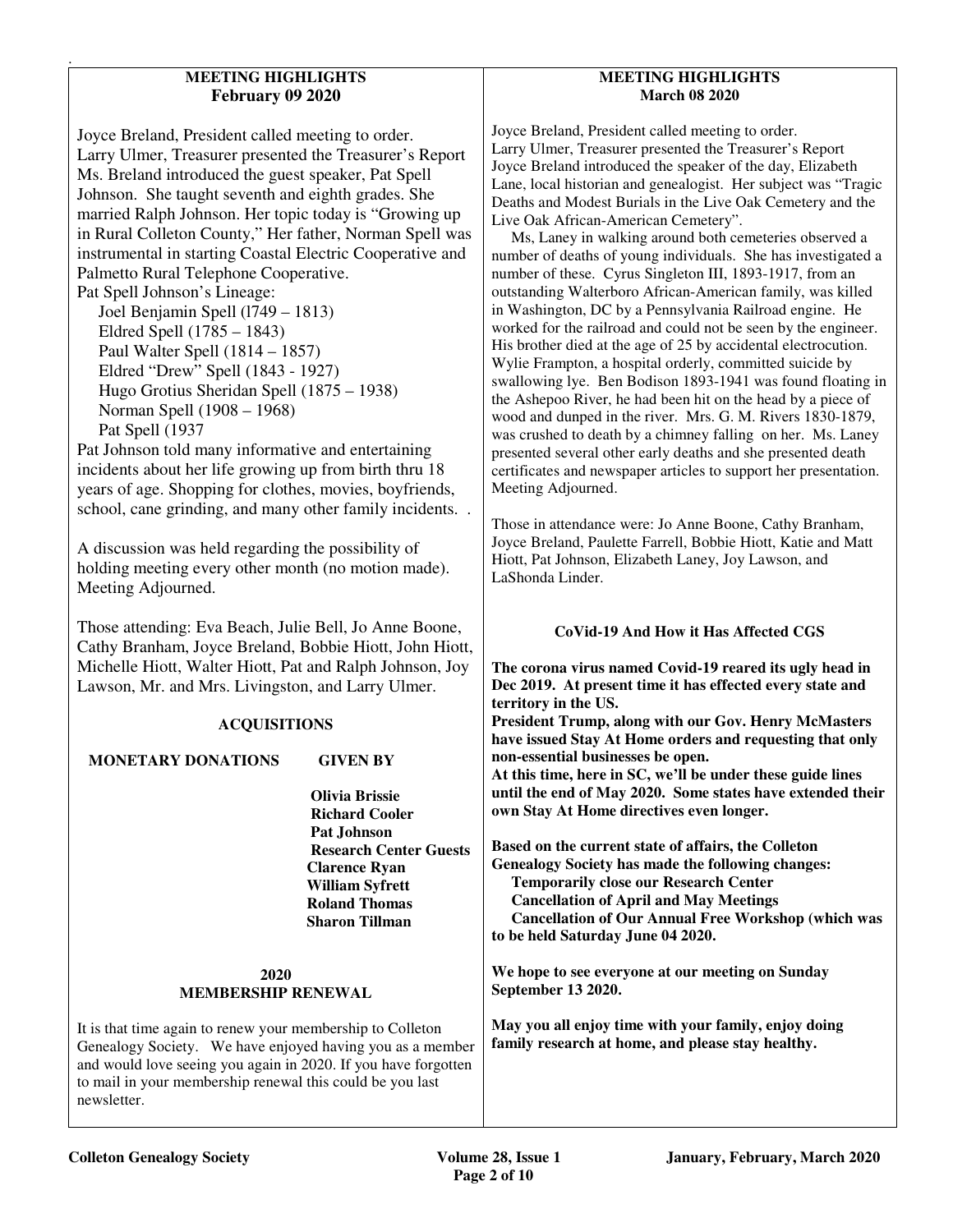#### . **PARKER FUNERAL HOME RECORDS Muckenfuss, Son**  b. Sep 06 1960 New Roper Hospital, Charleston, SC d. Sep 06 1960 New Roper Hospital, Charleston, SC bur: Jordan Cemetery, Colleton County, SC Father: Morris . Muckenfuss b. Colleton County, SC Mother: Elva Ackerman b. Colleton County, SC **Murray, John Daniel** b. Sep 28 1889 St. George, SC d. Apr 16 1960 Colleton County Hospital, Colleton Co, SC: bur: Live Oak Cemetery Occ: Retired Textile Engineer & Florist Spouse: Gladys Miller Father: Pinckney Moorer Murray b. Summerville, SC Mother: Effie McAlhaney b. St. George, SC Bro: Hughes O. Murray of Monroe, NC Sis: Mrs. John D. Warren of Monroe, NC 2 nephews and 4 nieces **Nathan, William David**  b. Aug 19 1960 Colleton County Hospital, Colleton Co, SC d. Aug 30 1960 Medical College Hospital bur: Doctors Creek Baptist Cemetery Father: Willie A. Nathan b. Dorchester, SC Mother: Nell V. Crosby b. Colleton County, SC Sis: Diane Nathan 10 yrs Step-Grandfather: R. W. Jackson of Cottageville, SC Maternal Grandparents: Mr & Mrs D. V. Crosby of Ruffin, SC **Nettles, Cary Gatsie**  b. Apt 19 1890 Colleton County, SC d: May 28 1960 Ruffin, Colleton County, SC bur: Shiloh Baptist Church Cemetery Spouse: L. B. Nettles Father: J. M. Smoak b. Colleton County, SC Mother: Vicey Smoak b. Colleton County, SC Son: Levy Nettles of Ruffin, SC Kisler Nettles of Ruffin, SC Riddick Nettles of Ruffin, SC Eugene Nettles of Ft Myers, FL Brantley Nettles of Ruffin, SC Harry Nettles of Ruffin, SC Dau: Mrs. Ludlow Iriel of Walterboro, SC Mrs. Thomas McMillan of Ruffin, SC Sis: Mrs. Dock C. Roberts of Ruffin, SC 20 Grandchildren 8 Great Grandchildren **PARKER FUNERAL HOME RECORDS cont' Nettles, George Clyde**  b. Dec 09 1912 Walterboro, SC d. Jun 20 1960 New Hospital, Mass. bur: Ridge Baptist Church Cemetery Occ; Truck Driver Spouse: Mildred Burbage Father: Calvin Nettles b. Colleton County, SC Mother: Louise Lane b. Colleton County, SC Sis: Mrs. Joyce Jackson of West Palm Beach, FL Mrs. D. C. Adams of Beaufort. SC Mrs. VonLehe Hadwin of Early Branch, SC Mrs. Earl Lane of Beaufort, SC **Nettles, Willis Adje**  b. Jul 20 1911Walterboro, SC d. Feb 09 1960 Osborne, SC bur: Live Oak Cemetery Occ: Truck Driver Spouse: Ester Reeves Father: Andrew F. Nettles b. Walterboro, SC Mother: Leila Thompson Son: Willis A. Nettles Jr of Altus AFB, OK Dau: Mrs. Mack O'Quinn of Osborne, SC Bro: Clyde F. Nettles of Walterboro, SC A. F. Nettles Jr of Walterboro, SC Sis: Mrs Leonard Nettles of Walterboro, SC **Newton, George Lee**  b. Nov 22 1893 Cottageville, SC d. Oct 05 1960 Colleton County Hospital, Colleton Co, SC bur: Williams Cemetery, Cottageville, SC Occ: Service Station Operator Spouse: Rena Hill Father: John H. Newton b. Colleton County, SC Mother: Mary Spell b. Colleton County, SC Son: John L. Newton of Charleston, SC Bro: J. H. Newton of Charleston, SC C C. Newton of Ridgevile, S C Sis: Mrs. Gus Edstrom of Port Oxford, OR Mrs. O. S. Pendarvis of Dorchester, SC Mrs. Mamie Smith of Charleston, SC Mrs. Lilly Grumbal of Charleston, SC Grandson: John Henry Newton & George Lee Newton II **O'Quinn, Joseph Edward**  b. Oct 17 1877 Colleton County, SC d. Mar 27 1960 Colleton County Hospital, Colleton Co., SC Occ: Farmer bur: Live Oak Cemetery Spouse: Mamie O'Brien Father: Joseph O'Quinn b. Colleton County, SC Mother: Mary Benton b. Colleton County, SC Dau: Mrs. C. W. Cummings of Walterboro, SC Mrs. J. O'Quinn of Charlotte, NC 5 Grandchildren & 3 Great Grandchildren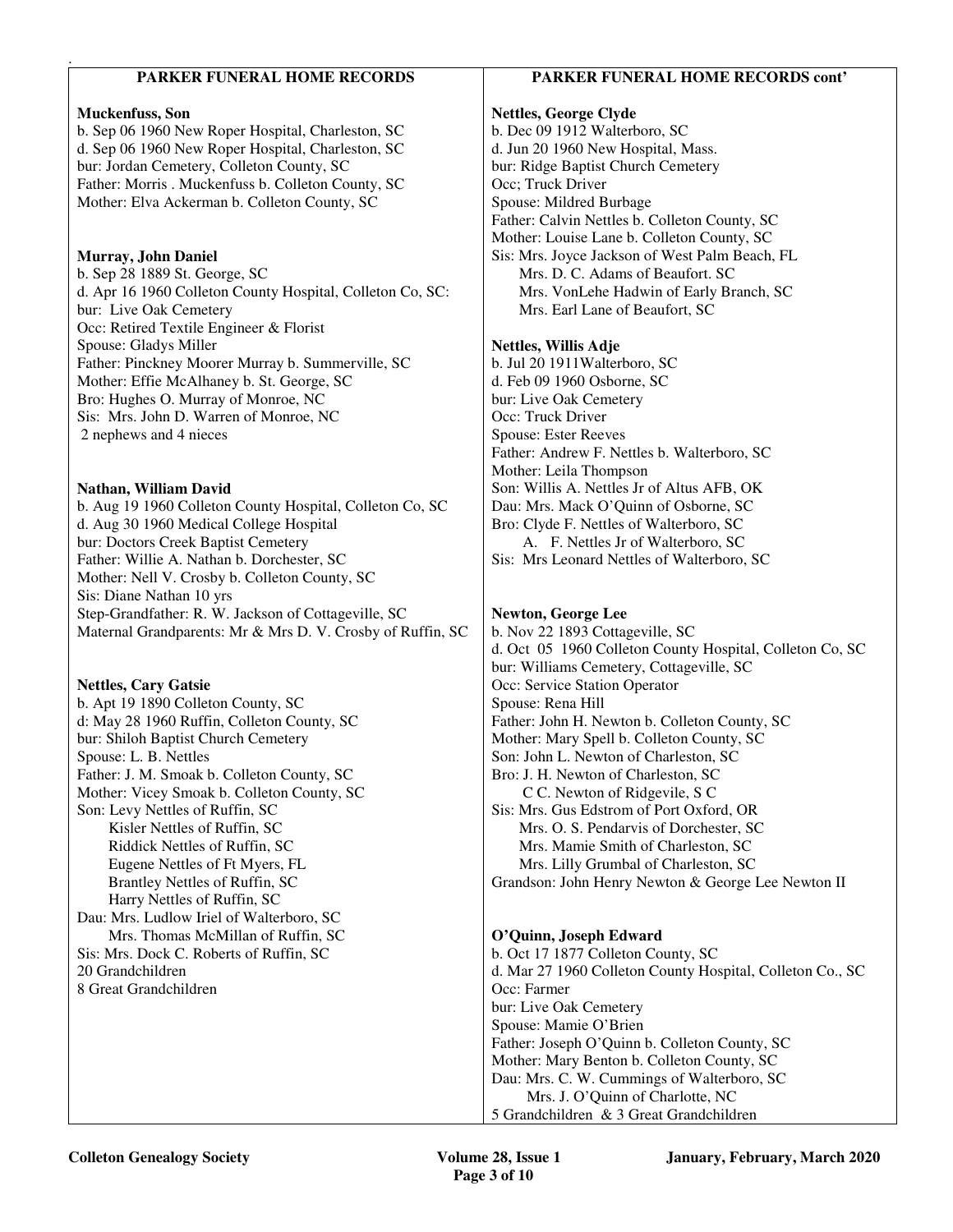#### **PARKER FUNERAL HOME RECORDS cont'**

#### **Partin, John Harrison**

.

b. Apr 28 1880 Halifax, NC d. May 18 1960 Colleton County Hospital, Colleton Co, SC bur: Harrison Family Cemetery, North Carolina Occ: Retired Cigar Salesman Spouse: Claire Maquire Father: A. N. Partin b. North Carolina Mother: Medoro Harrison b. North Carolina Son: John Partin of Walterboro, SC Dau: Mrs. Vincent Scully of Highland Park, ILL Mrs. Geo. Ghee of Buffalo, NY Sis: Mrs. L. C. Willoughby 13 Grandchildren

#### **Pierce, Charles Wesley**

b. Mar 05 1878 Cottageville, SC d. Jul 09 1960 Cottageville, SC bur: Ackerman Cemetery Occ: Retired Farmer Spouse: Nellie Ackerman Father: Dr. George Pierce b. Brighton, England Mother: Mary Harbiston, b. St. George, SC Dau: Mrs. W. B. Burbage of Trenton, NJ Mrs. W. H. Bridge of Cottageville, SC' 6 Grandchildren and 3 Great Grandchildren

#### **Polk, Joseph Marvin**

b. Sep 21 1890 Islandton, SC d. Aug 06 1960 Islandton, SC bur: Rice Patch Christian Church Cemetery Occ: Farmer Spouse: Anna Polk Father: William Thomas Polk b. Islandton, SC Mother: Corrie Bunton b. Islandton, SC Son Bernice H. Polk of Islandton, SC Dau: Mrs Wendell Carter of Walterboro, SC Mrs Robert Pye of Walterboro, SC Mrs. W. M. Smith of Kingstree. SC Bro: W. M. Polk of Charleston, SC Jasper Polk of Islandton, SC Edgar Polk of Lodge, SC Heber Polk of Islandton, SC Harry Polk of Islandton, SC Sis: Mrs. E, Kinard of Islandton. SC Mrs A. Polk of Islandton, SC Mrs. Alonzo Bishop of Columbia, SC 10 Grandchildren

#### **Pool, Anna Elizabeth**

b. Apr 26 1883 Richmond, Missouri d, Apr 29 1960 Walterboro, SC bur: Live Oak Cemetery Spouse: C. W. Pool Father: C. W. Anderson of Richmond, Missouri Mother: Elizabeth Phillips b Richmond, Missouri SC

#### **PARKER FUNERAL HOME RECORDS cont'**

#### **Potter, William Lee**

b. Apr 04 1926 North Carolina d. Oct 05 1960 Walterboro, SC bur: Handled by Navy Occ: United States Navy Spouse: Bessie Mae Potter (Div) Father: Wesley Presenell Mother: Beatrice (Mrs. Beatrice Taylor)

#### **Proveaux, Joe Franklin**

b. Jun 27 1876 Colleton County, SC d. Aug 12 1960 Islandton, SC bur: Peniel Baptist Church Cemetery Occ: Retired Farmer Spouse: Rosa Lee Smith Father: Levi Proveaux b. Islandton, SC Mother: Lucrecia Bell b. Colleton County, SC Dau: Mrs. Harry Walling of Islandton, SC Mrs. Harvey Priester of Ruffin, SC Mrs. Lee Herndon of Islandton, SC Bro: Quillie Proveaux of Islandton, SC Sis: Mrs. Jane Branch of Ridgeland, SC 18 Grandchildren & 29 Great Grandchildren

#### **Ramsey, Hattie Ritter**

b. Nov 07 1877 Walterboro, SC d. Nov 14 1960 Colleton County Hospital, Colleton Co, SC bur: Black Creek Baptist Church Cemetery Spouse: Louis Ramsey Father: Lewis Ramsey b. Brunson, SC Mother: Elizabeth Ritter Ritter b. Brunson, SC Son: Earl Ramsey of White Hall, SC Paul Ramsey of Garden's Corner, SC Julius Ramsey of Walterboro, SC Joe Ramsey of Walterboro, SC Dau: Mrs. L. T. Givens of Savannah, GA Mrs. S. H. Turner of Walterboro, SC Mrs. W. W. Edmundson of Walterboro SC Mrs. W. H. Varnardoe of Haines City, FL Mrs. Ansel Bunton of Walterboro, SC 29 Grandchildren and 47 Great Grandchildren **Reeves, Michael Joseph** 

b. Sep 01 1950 Cottageville, SC d. Feb 10 1960 Colleton County, SC bur: Union Baptist Church Cemetery Father: Joel W. Reeves b. Cottageville, SC Mother: Ethel Ferguson b. Cottageville. SC Bro: Jackie Reeves of Cottageville, SC Sis: Mrs. James Adams of Yemassee, SC Mrs Joe Reed of Orangeburg SC Mrs. Polly Smith of Charleston, SC Mrs. James Palmier Mrs. Tommie Hiott

Miss Donna Reeves of Cottageville, SC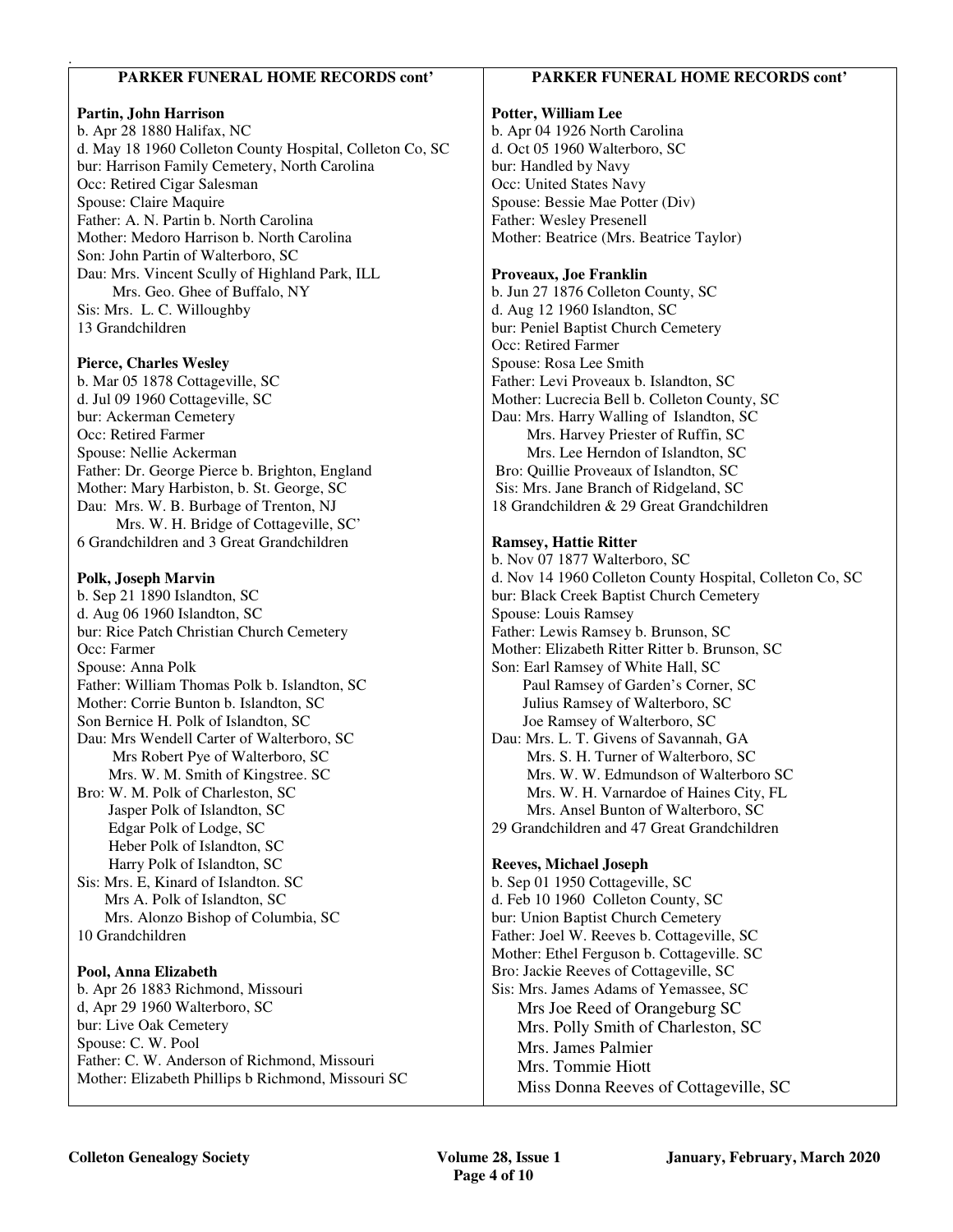#### **DESCENDANTS OF BAILEY WILLIAM HICKMAN Generation Four cont'**

93. **Bessie Pearl Hickman**, born June 27 1904, died January 24 1969, buried in Ashton Cemetery, Ashton, Colleton Co, SC. She married **Gilbert Rawls Davis**, May 24 1919, born November 21 1896 (son of **James "Samuel" Davis** and **Susan** 

**Victoria Ginn**), died December 14 1968, buried in Ashton Cemetery, Ashton, Colleton Co, SC.

*Children:*

.

- 388 i. Bessie "Lucille" Davis, born April 20 1922, died before May 2011. She married (1) Robert E. Hurley Jr. She married (2) Unknown Clark.
- 389 ii. Gilbert "Lester" Davis, born February 12 1925, died January 10 1989, buried in Johnson-St Paul Cemetery, Hampton, Hampton Co, SC. He married Kate Inez "Katie" Gooding, born 1922, died 1971.
- 390 iii. Vernon Rawls Davis, born November 15 1926, died January 16 1931, buried in Ashton Cemetery, Ashton, Colleton Co, SC.
- + 391 iv. Susan Victoria Davis born January 14 1929.
- + 392 v. Douglas "Marshall" Davis born November 5 1930.
	- 393 vi. Ruby Elizabeth Davis, born March 25 1935, died March 25 1935, buried in Ashton Cemetery, Ashton, Colleton Co, SC.
	- 394 vii. James Edward Davis, born November 26 1936, died before May 2011. He married Betty Ann Hurley.
	- 395 viii. Dimples Davis, born September 10 1939. She married Andrew Jackson Zipperer Jr (son of Andrew Jackson Zipperer Sr and Theresa Kleinsteuber).
	- 396 ix. Queenie Viola Davis born November 23 1941.<br>397 x. Wilbur Tuten Davis, born March 23 1945 in Ha
	- x. Wilbur Tuten Davis, born March 23 1945 in Hampton Co, SC..
	- 398 xi. Elsie Brunson Davis, born September 27 1946 in Hampton Co, SC. She married John Medicus "Johnny" Padgett Jr (son of John Medicus Padgett Sr and Bernice Mae Rosier).
	- 399 xii. Daniel Paul "Danny" Davis, born June 10 1948 in Hampton Co, SC. .
- 95. **Joseph Calvin Langdale**, born October 06 1877 in Colleton Co, SC, died November 16 1923 in Columbia, Richland Co, SC, occupation Cotton Mill Employee, buried in Zion Baptist Church, Walterboro, Colleton Co, SC. He married **Annie Elizabeth Boyd**, November 12 1899, born September 10 1882 in Augusta, GA, died August 19 1938 in Columbia Hospital, Richland Co, SC, buried in Elmwood Cemetery, Columbia, Richland Co, SC. **Annie**: Daughter of Mary Boyd. *Children:*
	-
	- + 400 i. Earl Langdale born Oct 005 1900.
	- + 401 ii. Ethel Beatrice Langdale born September 27 1903.<br>402 iii. Myrtle S. Langdale, born August 28 1908 in South
		- iii. Myrtle S. Langdale, born August 28 1908 in South Carolina, died October 10 2005 in Lexington Co, SC. She married Pinkney R. "Pink" Russell.
		- 403 iv. Theodore B. Langdale, born October 10 1914 in South Carolina, died December of 1975.
	- v. Calvin Alvoied Langdale born July 02 1917.
	- 405 vi. Evelyn Rae Langdale, born November 03 1920 in Charleston Co, SC, died September 01 2001 in Florida, buried in Sunset Memory Gardens, Thonotosassa, Hillsborough Co, FL. She married Unknown Rule.
- 96. **Katherine T. "Kate" Langdale**, born February 20 1880 in Colleton Co, SC, died October 19 1914 in Colleton Co, SC, buried in Bedon Baptist Church Cemetery, Walterboro, SC. She married **Benjamin Josiah "Bennie" Crosby**, June 30 1910, born September 7 1881 (son of **Calvin Charles Crosby** and **Minerva A. O'Quinn**), died March 18 1920, buried in Bedon Baptist Church Cemetery, Walterboro, SC.
	-
	- *Children:*<br>406 *i.* Dwight L i. Dwight Lyman Crosby, born May 12 1911 in Walterboro, Colleton Co, SC, died July 14 1975, buried in Live Oak Memorial Gardens, Charleston, Charleston Co, SC. He married Thelma Branton.
	- 407 ii. Thelma Crosby, born September 14 1914 in Colleton Co, SC, died June 25 1915, buried in Bedon Baptist Church Cemetery, Walterboro, SC.
- 97. **Ira M. Langdale**, born October 21 1883, died about 1915-1920. He married **Lula Malinda Hiers**, July 18 1909, born January 16 1892 in Walterboro, Colleton Co, SC (daughter of **Jacob Jefferson Hiers** and **Elizabeth Ann Senie Mittie Benton**), died January 09 1927, buried in Evergreen Christian Church Cemetery, Walterboro, Colleton Co, SC. **Lula**: Death Ceertificate states Lula Hiers born Jan 16 1896.

- 408 i. Lottie Langdale, born September 18 1910, died November 11 1981, buried in Evergreen Christian Church Cemetery, Walterboro, Colleton Co, SC.
- + 409 ii. Eunice Ira Langdale born May 08 1915.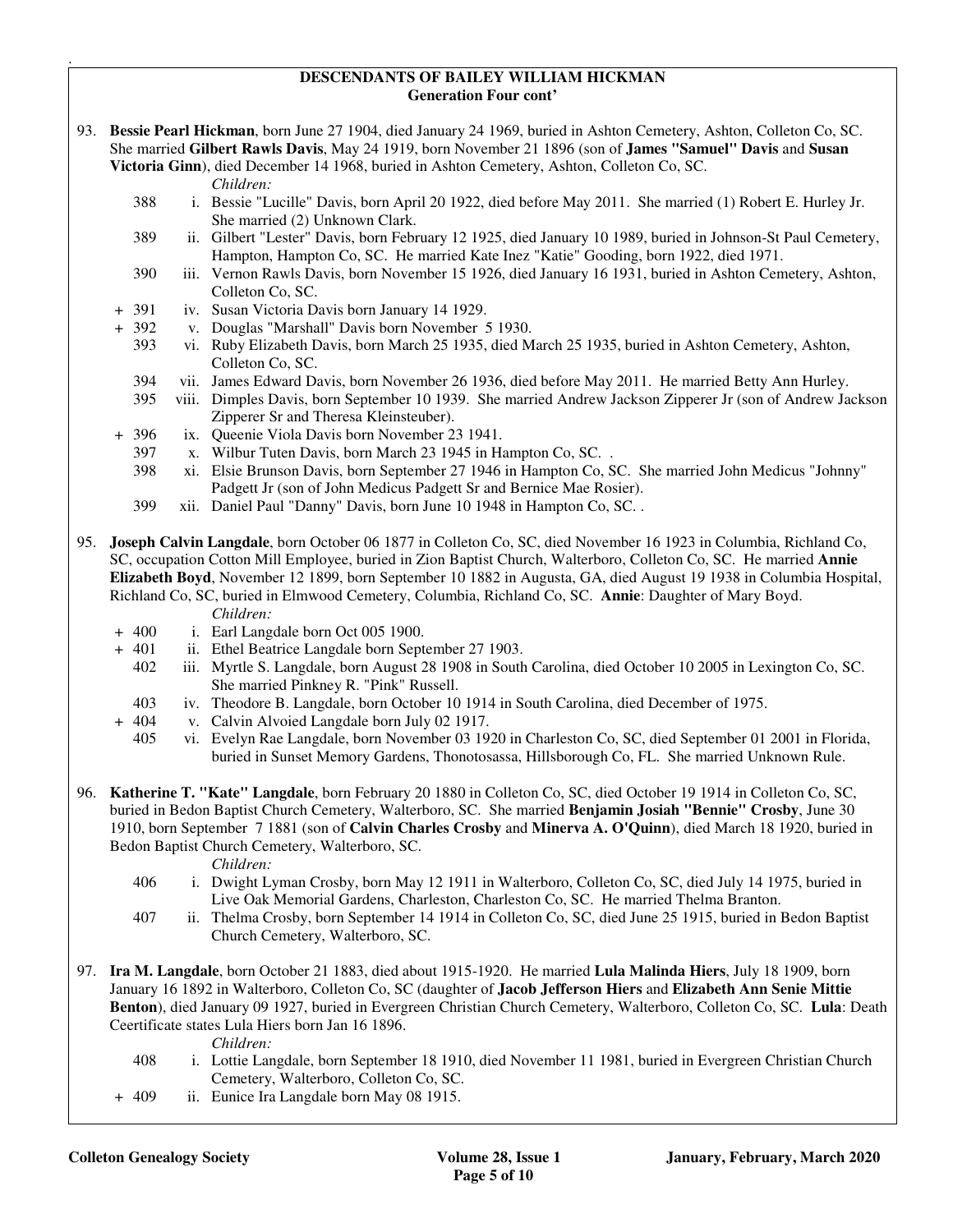. 98. **Della D. Langdale**, born March 04 1886 in South Carolina, died November 23 1971 in Sanford, Seminole Co, FL, buried in Evergreen Municipal Cemetery, Sanford, Seminole Co, FL. She married **Archibale B. "Archie" Smith Sr**, about 1912, born September 14 1896 in New York (son of **William Byron Smith** and **Anna D. Bachman**), died June 09 1979 in Seminole Co, Fl, buried in Evergreen Municipal Cemetery, Sanford, Seminole Co, FL.

*Children:*

- 410 i. Thomas C. Smith, born about 1921 in South Carolina, died 2014 in Georgia.
- 411 ii. Mary Smith, born about 1923 in Georgia.
- 412 iii. Samuel Smith, born about 1926 in Florida.
- 99. **Daisy Langdale**, born February 12 1888 in Colleton Co, SC, died June 06 1970 in Colleton County Hospital, Walterboro, SC, buried in Pleasant Grove Baptist Church, Walterboro, Colleton Co, SC. She married **Phillip Edward "Willie" Hickman**, March 29 1913, born September 15 1887 in Colleton Co, SC (son of **Charles Franklin Hickman** and **Mary Elizabeth Johnston**), died July 23 1963 in Colleton Co, SC, buried in Live Oak Cemetery, Walterboro, Colleton Co, SC. *Children:*
	- 413 i. Ellena Hickman, born about 1917.
- 101. **Henry "Albert" Langdale**, born March 10 1896, died October 23 1974, buried in Pleasant Grove Baptist Church Cemetery, Walterboro, Colleton Co, SC, occupation Reverend. He married (1) **Elizabeth May "Lizzie Bassett**, December 25 1915, born October 29 1886 (daughter of **Richard Capers "Cape" Bassett** and **Suzanne Williams**), died March 29 1933, buried in Pleasant Grove Baptist Church Cemetery, Walterboro, Colleton Co, SC. **Elizabeth**: Beleive that the birth date is in error according to the census records of 1900, 1910 she was born 1905.
	- *Children:*
	- 414 i. Archyville Sidney Capers Langdale, born March 25 1919 in Walterboro, Colleton Co, SC, died November 29 1998 in Ladson, Charleston Co, SC, buried in Carolina Memorial Park, North Charleston, SC. He married Mildred Fern Colson, born September 29 1921 in Walterboro, Colleton Co, SC, died September 24 1994 in Charleston, Charleston Co, SC, buried in Carolina Memorial Park, North Charleston, SC.
	- + 415 ii. Lucille Langdale born December 25 1925.
		- 416 iii. Infant Langdale, born 1933, died 1933, buried Shared a grave with his mother.

 He married (2) **Leila Edna Ponds**, July 8 1933 in Colleton Co, SC, born February 22 1915 in Colleton Co, SC (daughter of **Robert "Robbie or Bob" Ponds** and **Annie Arcadie Nettles**), died June 25 1964 in Colleton Co, SC, buried in Pleasant Grove Baptist Church, Walterboro, Colleton Co, SC

*Children:*

- 417 iv. Harold Langdale, born about 1937 in Colleton Co, SC. He married Mary Ann Sharpe.
- + 418 v. Randall Melvin Langdale born July 14 1938.
- + 419 vi. Willis Vernon Langdale born March 22 1943.
	- 420 vii. Mary Joyce Langdale. She married (1) Ronald Jackson. She married (2) Unknown Martin.
	- 421 viii. Valerie Langdale. Living in Florida as of October 2014. She married (1) Clarence DeWitt, March 25 1962. She married (2) Unknown Crawford.
- 103. **Grace "Gracie" Leila Langdale**, born November 21 1899 in Colleton County, SC, died June 8 1950 in Colleton County Hospital, Walterboro, SC, buried June 10 1950 in Live Oak Cemetery, Walterboro, Colleton Co, SC. She married **Rufus Golard Crosby**, February 28 1915, born August 20 1888 in Colleton Co. SC (son of **Jacob "Martin" Crosby** and **Rebecca Isabella Preacher**), died January 3 1961 in Colleton County Hospital, Walterboro, SC, buried in Live Oak Cemetery, Walterboro, Colleton Co, SC.

- 422 i. Gladys Crosby, born February 23 1916, died March 31 2003, buried in Glendale Memorial Cemetery, Walterboro, SC. She married Bennie Lee Smith, July 30 1938, born October 7 1912 in Colleton Co, SC (son of Erasmus R. Smith and Rebecca Pet Fralix), died December 30 1985 in Walterboro, Colleton Co, SC, buried in Glendale Memorial Cemetery, Walterboro, SC, occupation Truck Driver.
- + 423 ii. Henry Martin Crosby born June 5 1918.
- + 424 iii. Lillie Mae Crosby born February 22 1920.
- + 425 iv. Sarah "Isabelle" Crosby born February 21 1922.
	- 426 v. Letha Mae Crosby, born February 22 1924 in Walterboro, Colleton Co, SC, died October 29 1986 in Altamonte Springs, Seminole Co, FL, buried in All Faiths Memorial Park, Casselberry, Seminole Co, FL She married Roland H. Lee.
- + 427 vi. Cleveland Rufus Crosby Sr born February 22 1926.
- + 428 vii. Daisy "Vernell" Crosby born October 22 1928.
- + 429 viii. Senie Ann Crosby born September 17 1931.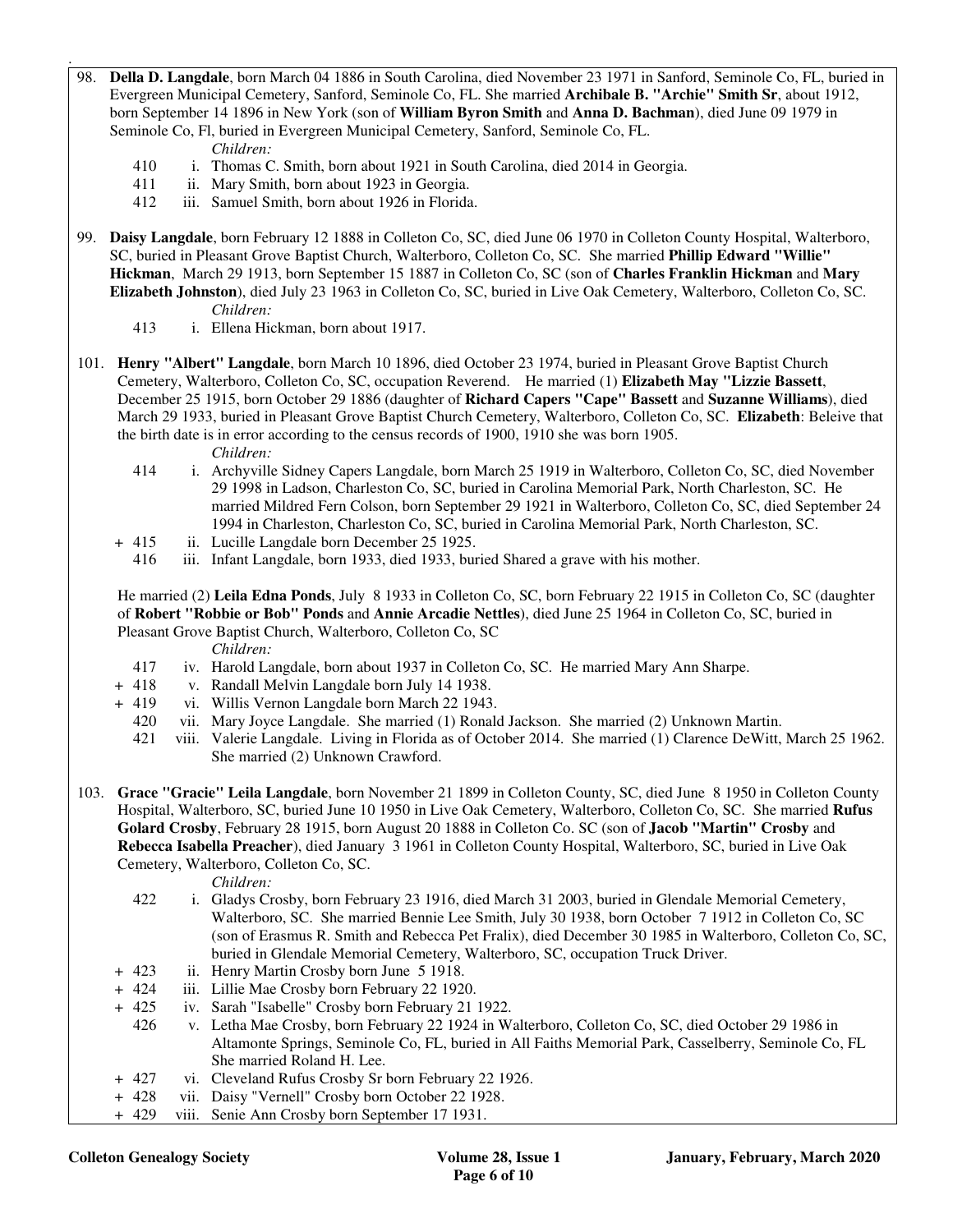- + 430 ix. Clifford Riddick Crosby Sr born September 15 1934.
- + 431 x. Miriam Crosby born September 22 1939.
- 105. **William Palmer Langdale Sr**, born May 27 1879 in Colleton Co, SC, died April 24 1954, buried in Pleasant Grove Baptist Church, Walterboro, Colleton Co, SC. He married **Mary Jane Utsey**, March 10 1907 in South Carolina, born April 22 1879 in Colleton Co, SC (daughter of **William Utsey** and **Mary Ellen Weeks**), died May 30 1964, buried in Pleasant Grove Baptist Church Cemetery, Walterboro, Colleton Co, SC.

#### *Children:*

.

- 432 i. Howell William Langdale, born August 11 1908 in Colleton Co, SC, died February 5 1931 in Colleton Co, SC, buried in Pleasant Grove Baptist Church, Walterboro, Colleton Co, SC.
- + 433 ii. James "Lloyd" Langdale born October 26 1909.
- + 434 iii. Ella Mae Langdale born June 23 1911.
	- 435 iv. Lucas R. Langdale, born December 19 1913 in Colleton Co, SC, died December 10 1993 in Savannah, Chatham Co, GA, died in Hillcrest Abbey East Cemetery, Savannah, GA. He married Fannie Mae Hiott, born May 30 1920 (daughter of Andrew E. Hiott and Emma Elizabeth Burley), died June 28 2015 in Savannah, Chatham Co, GA, died in Hillcrest Abbey East Cemetery, Savannah, GA.
- + 436 v. Shirley Langdale born January 3 1916.
- + 437 vi. William Palmer Langdale Jr born March 15 1922.
- 106. **Josephine Cooley "Josie" Langdale**, born January of 1883, died June 11 1916. She married (1) **Edmund Walter Donnelly** (son of **John J. Donnelly** and **Louise Saphire Searson**), died March 08 1912.
	- *Children:*
	- + 438 i. L. Mildred "Millie" Donnelly born February 17 1902.
		- 439 ii. Lenora Alpharhetta Donnelly, born May 12 1904 in Walterboro, Colleton Co, SC, died January 22 1983 in El Cajon, CA.
	- + 440 iii. Helen Estelle Donnelly born November 03 1906.
		- 441 iv. Lura Annie Donnelly, born about 1907.
		- 442 v. Ida E. Donnelly, born about 1909 in South Carolina, died Jul 1984 in Tampa, FL.

 She married (2) **John S. Jackson**, born 1872 in Berkeley Co, SC (son of **J. W. Jackson** and **Eliza Hood**), died May 08 1937 in Walterboro, Colleton Co, SC.

*Children:*

- 443 vi. Ruth Virginia Jackson, born November 02 1914 in Walterboro, Colleton Co, SC, died August 31 1999. She married (1) Unknown Warner. She married (2) Unknown Kinnison. She married (3) Unknown Howard.
- 107. **Martha Elizabeth "Lizzie" Langdale**, born March 10 1885 in Colleton Co, SC, died September 26 1962 in Colleton Co, SC, buried in Pleasant Grove Baptist Church Cemetery, Walterboro, Colleton Co, SC. She married **Jacob "Getsinger" O'Quinn**, February 19 1908, born October 1 1885 in Colleton Co, SC (son of **James Henry O'Quinn** and **Augusta Ella Benton**), died September 30 1949 in Colleton Co, SC, buried in Pleasant Grove Baptist Church Cemetery, Walterboro, Colleton Co, SC.

*Children:*

- 444 i. Leila O'Quinn, born February 01 1909 in Colleton Co, SC, died December 21 1978 in USPHS Hospital, Nassau Bay, Harris Co, TX. She married James Edwin Mitchell Sr, born June 24 1906 in Texas, died August of 1979 in Alvin, Brazona Co, TX.
- 445 ii. Augusta Ethel Elizabeth "Gussie" O'Quinn, born January 06 1911 in Colleton Co, SC, died August 20 1996 in Walterboro, Colleton Co, SC. She married Herbert Ford, died July 10 1989.
- + 446 iii. Rema Velma O'Quinn born April 19 1913.
- + 447 iv. Ida Mae O'Quinn born October 26 1918.
- 108. **Ada Lee Langdale**, born September 23 1887 in Colleton Co, SC, died December 9 1963 in Bamberg County Hospital, Bamberg, SC, buried in Pleasant Grove Baptist Church Cemetery, Walterboro, Colleton Co, SC. She married (1) **Julius Francis Risher Sr**, November 8 1908, born October 4 1874 in Colleton Co, SC (son of **Tyler Laverne Risher** and **Adelle Caroline Victoria Jordan**), died September 16 1951 in Walterboro, Colleton Co, SC, buried in Evergreen Christian Church Cemetery, Walterboro, Colleton Co, SC, occupation Carpenter.

- + 448 i. Julius Nathan Risher born November 1 1909.
- 449 ii. Robert E. L. Risher, born January 14 1911 in Colleton Co, SC, died March of 1985 in Spartanburg, SC.
- + 450 iii. William Homer Risher born May 23 1912.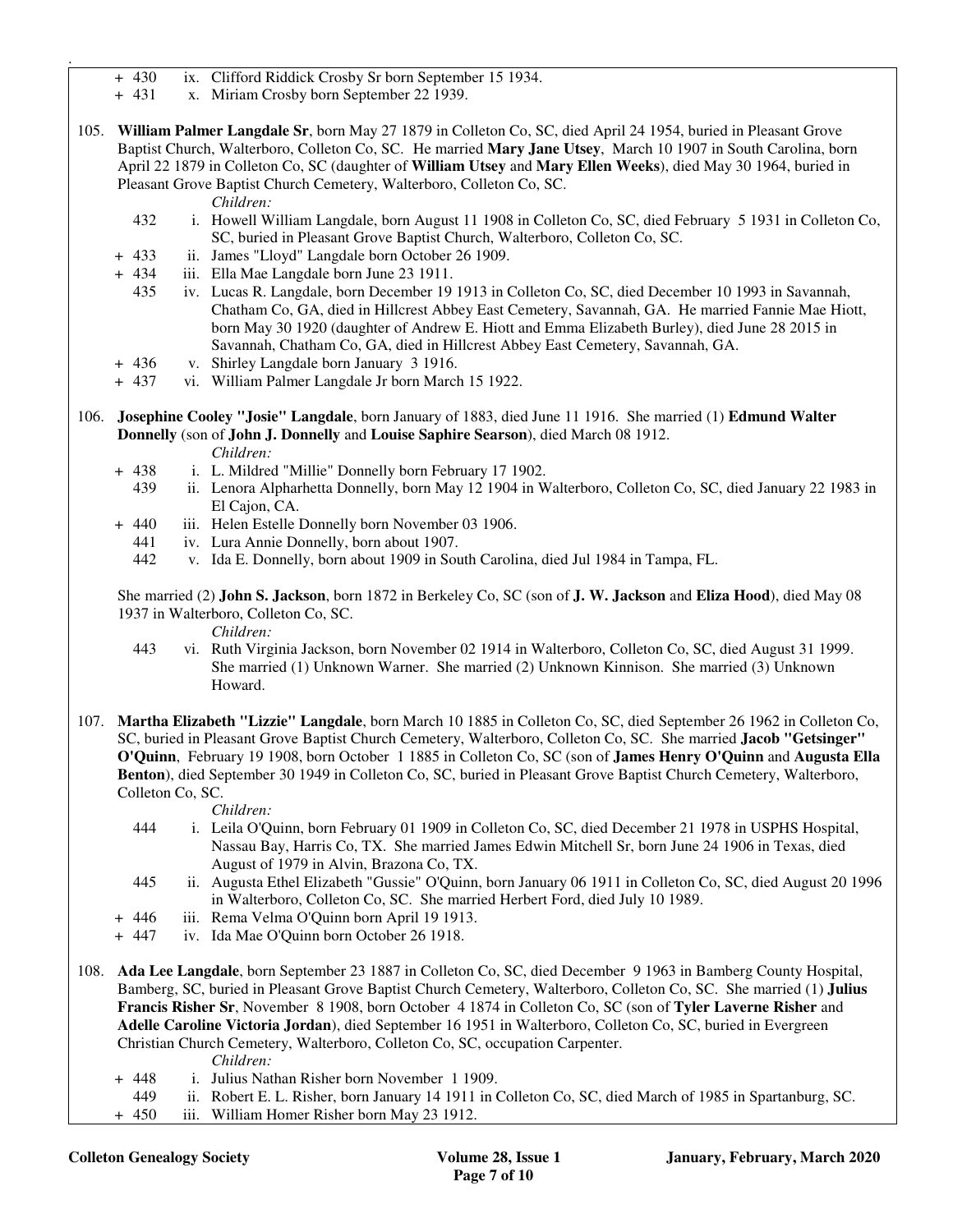- 451 iv. James "Parker" Risher, born October 1 1913 in Walterboro, Colleton Co, SC, died January 27 2001 in Houston Medical Center, Warner Robins, GA, buried in Woodlawn Cemetery, Perry, Taylor Co, FL, occupation Retired Owner of Risher's Restaurant, military World War II Army Veteran. He married (1) Ronella "Nell" Knight, born April 23 1907 in Colleton Co, SC (daughter of Daniel E. Knight and Bessie Alberta DuBois), died February 17 1986 in Perry, Houston Co, GA. Ronella: Bessie Dubois and Dannie Knight. By the 1920 Census Ronella "Nell" Knight went to live with her aunt and uncle Ulmer and Beulah DuBois. He married (2) Ethelene "Smitty" Unknown.
- + 452 v. Gladys Risher born September 10 1915.
- + 453 vi. Adella Caroline "Dell" Risher born March 21 1917.
- + 454 vii. Edgell L. Risher Sr born August 14 1918.
	- 455 viii. John "Wallace" Risher, born October 16 1921 in Walterboro, Colleton Co, SC, died February 18 1977 in Orlando, Orange Co, Florida.
- + 456 ix. Julius Francis Risher Jr born August 30 1928.
	- 457 x. Doris Risher, born January 14 1932 in Colleton Co, SC, died January 17 1969 in Charlotte Memorial Hospital, Charlotte, NC, buried in Pleasant Grove Baptist Church, Walterboro, Colleton Co, SC, occupation Nurse. She married (1) Unknown Wallace. She married (2) Johnny Stanley.

 She married (2) **Rufus Golard Crosby**, born August 20 1888 in Colleton Co, SC (son of **Jacob "Martin" Crosby** and **Rebecca Isabella Preacher**), died January 3 1961 in Colleton County Hospital, Walterboro, SC, buried in Live Oak Cemetery, Walterboro, Colleton Co, SC.

109. **Lula Lilly Langdale**, born October 26 1889 in Colleton Co, SC, died January 13 1975 in Walterboro, Colleton Co, SC, buried in Bedon Baptist Church Cemetery, Walterboro, SC. She married **Palmer Lewis Crosby**, born August 14 1878 in Walterboro, Colleton Co, SC (son of **Malachi Palmer "Mack" Crosby** and **Elizabeth "Lenora" Stanfield**), died January 11 1951 in Colleton Co, SC, buried in Bedon Baptist Church Cemetery, Walterboro, SC.

*Children:*

.

- 458 i. Marie Edna Crosby, born May 02 1910 in Round O, Colleton Co, SC, died June 09 1988 in Virginia, buried in St John's Episcopal Church Cemetery, Charleston, Charleston Co, SC. She married (1) Calvin Earl Tumbleston, January 11 1936 in Charleston Co, SC, born August 11 1908 in Johns Island, Charleston Co, SC, died July 27 1940 in Charleston Co, SC, buried in Bedon Baptist Church, Walterboro, SC. She married (2) John Commins, August 02 1944 in Charleston Co, SC. John: Press and Standard Newspaper has last name spelled Cummings. She married (3) Charles Walter Jenkins Jr, January 16 1964 in Charleston Co, SC, born January 11 1907 in Charleston Co, SC, died January 31 1979 in Charleston Co, SC.
- + 459 ii. Herbert Ottler "Bing" Crosby Sr born August 22 1913.
	- 460 iii. Ida Lou Crosby, born December 12 1914 in Round O, Colleton Co, SC, died March 10 1999 in Colleton Medical Center, Walterboro, SC, buried in Bedon Baptist Church Cemetery h, Walterboro, SC, occupation Shoe Salesperson. She married (1) George "Cassie" Fisk, born April 13 1903 (son of David Franklin Fisk and Florrie Seigler), died March 12 1977, buried in Bedon Baptist Church Cemetery, Walterboro, SC. She married (2) Harold William "Bing" Crosby, August 05 1977, born August 1 1914 in Round O, Colleton Co, SC (son of Ernest Malachi Crosby and Mary K. Sutcliffe), died August 17 1994 in Roper Hospital, Charleston, SC, military United States Army Veteran of World War II, occupation Retired Security Guard with Savannah River Plant, buried in Carter's Ford Baptist Church Cemetery, Lodge, SC.
	- 461 iv. Malachi Palmer "MP" Crosby, born November 29 1926 in Colleton Co, SC, died December 21 1981 in McKeesport, PA. Living in Penn as of Jan 1975.
	- 462 v. James "Monroe" Crosby, born August 12 1929 in Colleton Co, SC, died May 8 2014 in Colleton Co, SC, buried in Ebenezer United Methodist Church Cemetery, Walterboro, Colleton Co, SC, occupation Employed Ideal Dry Cleaning and Old Fort Meat Packers. He married Mary Julia Ritter, July of 1955, born about 1927 (daughter of Moody Riddick Ritter Sr and Ada Crosby).
- 110. **Humphrey Barney Langdale**, born December 4 1891 in Colleton Co, SC, died November 22 1972 in Colleton County Hospital, Walterboro, SC, buried in Pleasant Grove Baptist Church Cemetery, Walterboro, Colleton Co, SC. He married **Mamie "Lou" Craven**, born August 29 1911 in Colleton Co, SC (daughter of **Thaddeus Capers Craven** and **Minnie Lee Valentine**), died February 09 1996 in Colleton Regional Hospital, Walterboro, SC, buried in Pleasant Grove Baptist Church Cemetery, Walterboro, Colleton Co, SC.

- 463 i. Dorothy Mae Langdale, born April 19 1929 in Colleton Co, SC, died October 14 1966. She married Harold Lee McDaniel, March 26 1948.
- + 464 ii. Frances Lee Langdale born October 27 1931.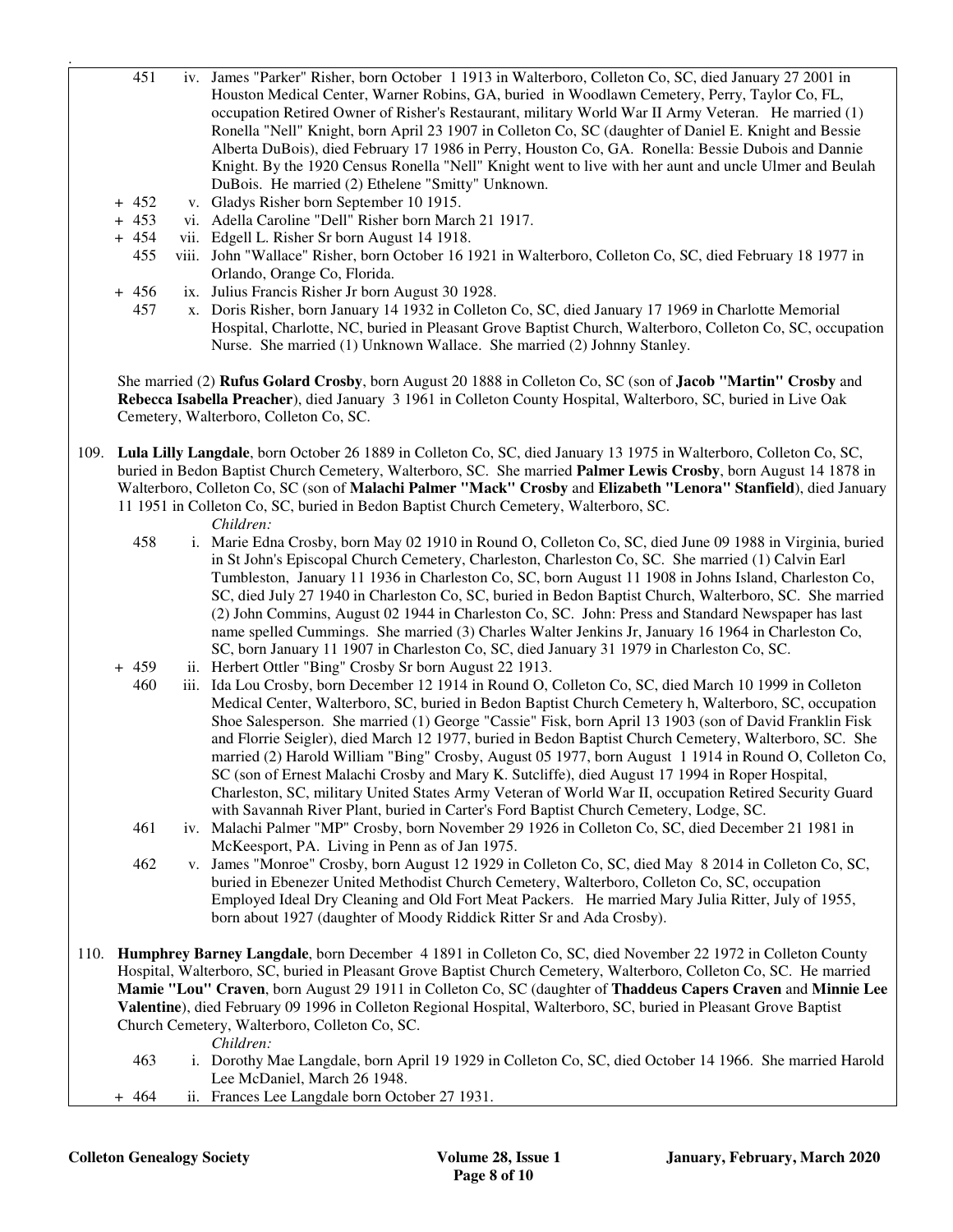465 iii. Ernest Barney Langdale, born January 09 1936 in Colleton Co, SC, died December 19 1942 in EsDorn Hospital, Walterboro, SC, buried in Pleasant Grove Baptist Church Cemetery, Walterboro, Colleton Co, SC.

111. **Dora Katherine Langdale**, born September 29 1893 in Colleton Co, SC, died February 8 1970 in Colleton County Medical Hospital, Walterboro, SC, buried in Pleasant Grove Baptist Church Cemetery, Walterboro, Colleton Co, SC. She married **Willie Neal Jones**, December 22 1912, born December 27 1888 in Colleton Co, SC (son of **Thomas George "Tom" Jones** and **Mary Crosby**), died January 1 1970 in Walterboro, Colleton Co, SC, buried in Pleasant Grove Baptist Church Cemetery, Walterboro, Colleton Co, SC.

*Children:*

.

- + 466 i. William Clarke Jones Sr born September 21 1913.
- + 467 ii. Agnes E. Jones born September 7 1915.
	- 468 iii. Mary Jones, born October 01 1917 in Colleton Co, SC, died March 29 2006, buried in Macon Memorial Park, Macon, Bibb Co, GA. She married Dudley Pearce, born November 21 1907 (son of Benjamin Mitchell Pearce and Josephine Applewhite), died June 18 1998, buried in Macon Memorial Park, Macon, Bibb Co, GA.
- + 469 iv. Christopher "Carn" Jones Sr born November 26 1919.
- + 470 v. Raymond Neal Jones Sr born November 29 1924.
- 112. **Ida Mae Langdale**, born September 22 1895 in Colleton Co, SC, died September 22 1947 in Charleston Co, SC, buried in Pleasant Grove Baptist Church Cemetery, Walterboro, Colleton Co, SC. She married **Robert Irving McKenzie**, born January 13 1893, died April 23 1976, buried in Evergreen Cemetery, Jacksonville, Duval Co, FL. *Children:*
	- 471 i. Robert Irving McKenzie Jr, born December 29 1918, died August 12 2000, buried in Pleasant Grove Baptist Church Cemetery, Walterboro, Colleton Co, SC. He married Emma Evelyn White.
	- 472 ii. Louise McKenzie. She married Eugene Buffington.
- 113. **Donnie Ella "Donie" Langdale**, born December 7 1897 in Colleton Co, SC, died June 18 1977 in Annie S. Jefferies Nursing Home, Walterboro, SC, buried in Evergreen Christian Church Cemetery, Walterboro, Colleton Co, SC. She married **Ira Louis Risher Sr**, born October 3 1886 in Colleton Co, SC (son of **Tyler Laverne Risher** and **Adelle Caroline Victoria Jordan**), died April 12 1953 in Colleton County Hospital, Walterboro, SC, buried in Evergreen Christian Church Cemetery, Walterboro, Colleton Co, SC.

- 473 i. Helen "Thelma" Risher, born October 9 1915, died May 13 1918, buried in Evergreen Christian Church Cemetery, Walterboro, Colleton Co, SC.
- + 474 ii. Benjamin "Leroy" Risher born May 18 1917.
- + 475 iii. Heyward Tyler Risher born Mar 9 1919.
- + 476 iv. Ruby Leona Risher born Nov 9 1920.
- + 477 v. Ida Mae Risher born October 18 1922.
- + 478 vi. Ada "Rudell" Risher born January 12 1925.
	- 479 vii. Ethel Norma Risher, born April 13 1927 in Colleton Co, SC, died December 6 2015 in Hospice Center of Charleston, Mt Pleasant, SC, buried in Live Oak Cemetery, Walterboro, Colleton Co, SC. She married Austin Beach Hiott, December 22 1946, no children from this marriage, born October 16 1925 in Walterboro, Colleton Co, SC (son of Edward Lollis Hiott Sr and Ruth Enid Crosby), died September 16 2006 in Colleton Medical Center, Walterboro, SC, buried in Live Oak Cemetery, Walterboro, Colleton Co, SC, military Served in the U.S. Navy during World War II in both the Air Wing division and also aboard Naval Ships., occupation Retired Civil Service Supervisor from the Parris Island Marine Corp Air Station and was also retired agent from South Atlantic Life Insurance Company.
- + 480 viii. Faye Virginia Risher born April 26 1929.
- + 481 ix. Alice Inez Risher born August 26 1931.
- + 482 x. Ira Louis Risher Jr born November 26 1933.
	- 483 xi. James Darrell Risher, born November 14 1936 in Walterboro, Colleton Co, SC, died March 23 2004 in Palmetto Health Richland Hospital, Columbia, SC, buried in Evergreen Christian Church Cemetery, Walterboro, Colleton Co, SC, occupation Retired Truck Driver, never married.
- + 484 xii. Bobby Levine Risher born February 17 1938.
- + 485 xiii. Jimmy Thurston Risher Sr born September 10 1940.
- + 486 xiv. Michael "Ladson" Risher Sr born May 27 1943.